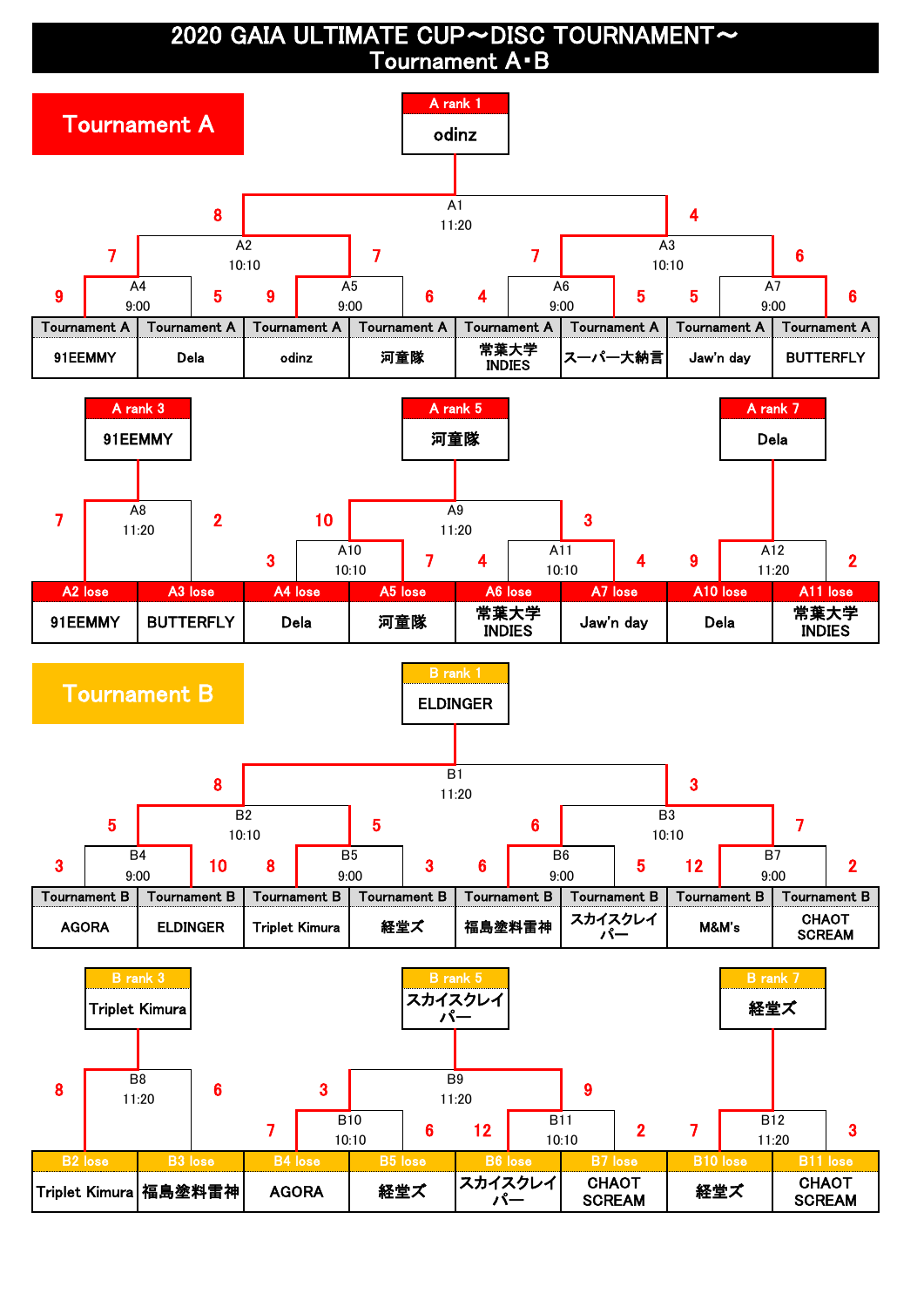2020 GAIA ULTIMATE CUP~DISC TOURNAMENT~ Tournament C・D

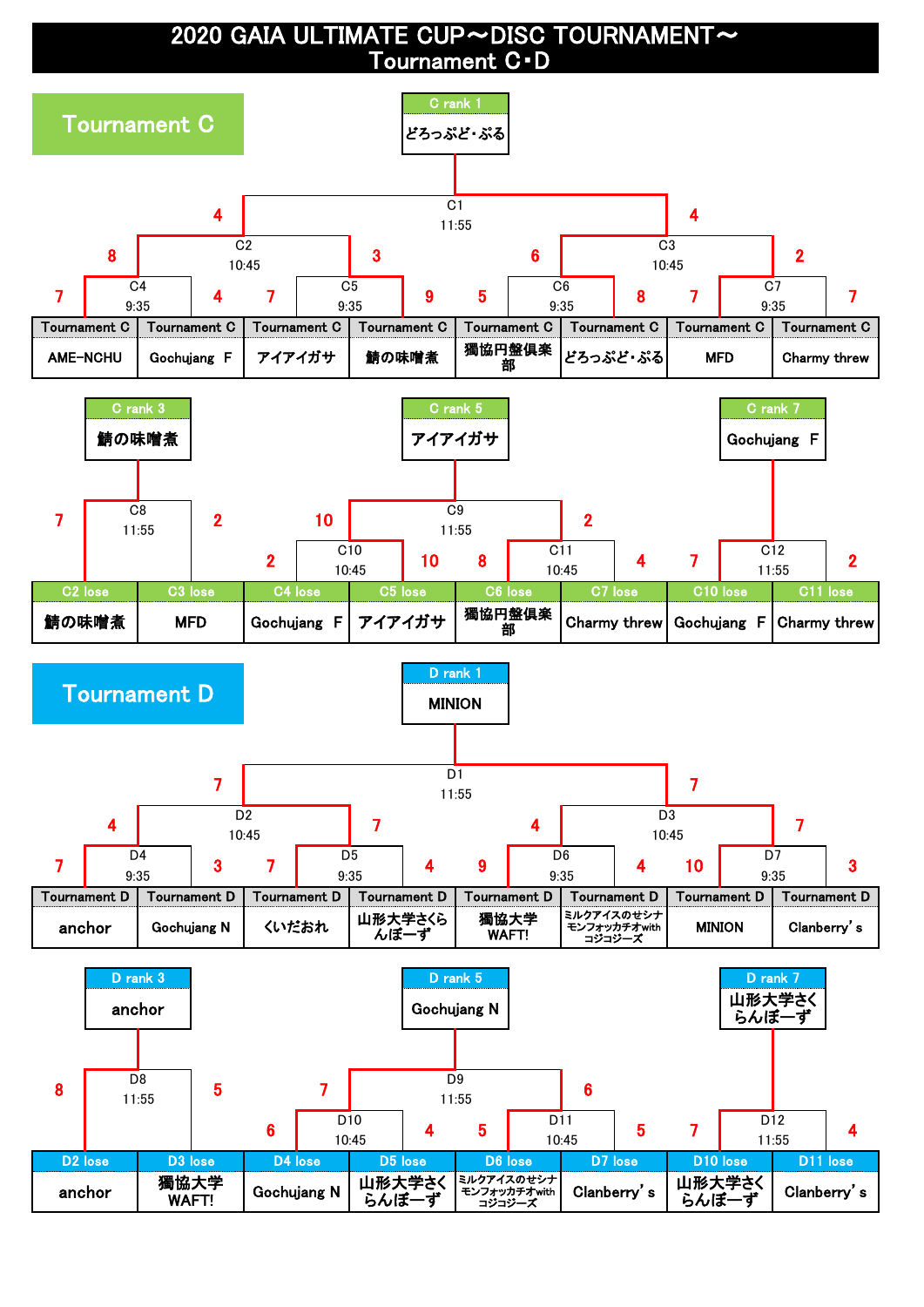